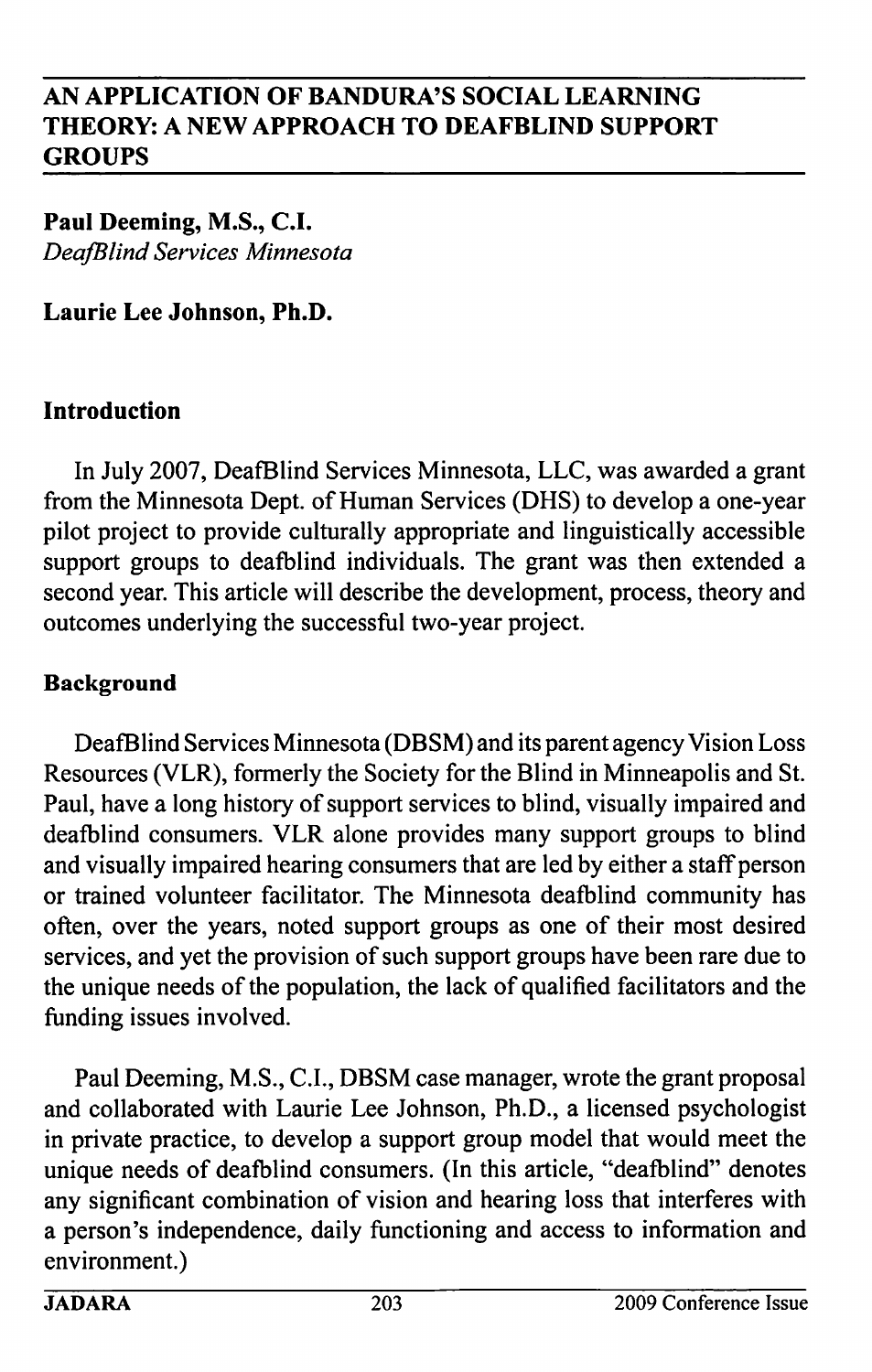In addition to being culturally respectful and linguistically accessible, the intent of the support groups was to provide more than just the typical "gripe session" format; more so, to assist participants to develop skills which they could use to gain and give support after the conclusion of the support groups. Albert Bandura's theory of social learning was chosen as the foundation for this project.

### Social Learning Theory

The social learning theory (Bandura, 1977) suggests that observational learning can have a powerful effect, and that the effect is enhanced when the observers believe that the person demonstrating the behavior is similar to themselves; a "similar other."

An initial challenge was to establish how observational leaming could take place among the deafblind members whose vision losses ranged from moderate to profound. The facilitators at first tried establishing dyads (pairs) for communication with an assumption that direct communication from one deafblind individual to another, without the intervention of sign language interpreters, would result in a stronger recognition of a similar other; emotional identification with another deafblind individual.

Individual differences in communication style, communication ability, and personal preferences amongst participants in the first year limited the success of the dyads, thus the facilitators moved toward a small group interaction approach in the second year. With a higher degree of willingness among members to communicate expressively and receptively directly with other group members, the effect of emotional identification with similar others was more easily observed.

One of the goals for the groups was to provide an opportunity for members to develop skills needed to give and receive emotional support among peers in the deafblind community. The groups were designed to promote generalization of skills, so individual members would be able to transfer their leaming from the group to their everyday life and thus continue to receive the support they needed. The groups were less topic-focused and had less of a psychoeducational emphasis than other support groups which had been offered in the deafblind community in the past. Previous groups had been viewed as less than helpful when they became simply a place to air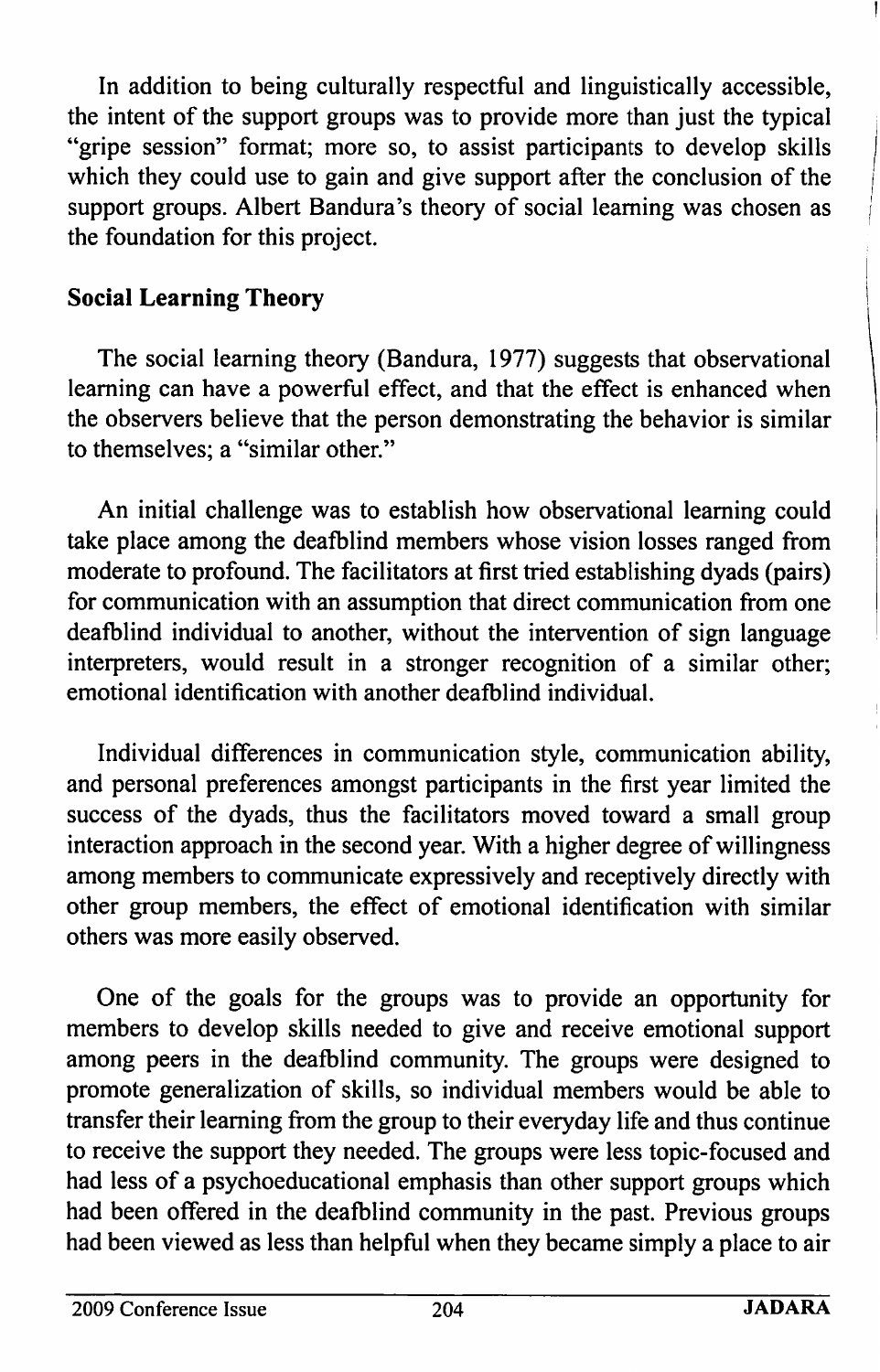grievances and without providing opportunities to develop skills that would improve quality of life.

## Planning and Logistics

The project was based on a funding year of July 1 -June 30. Once the grant proposal was approved, information about the project was distributed to the Minnesota deafblind community, primarily those who lived in and around the Twin Cities metropolitan area, in the mid-to-late summer. Consumers submitted applications and participated in informational interviews with the facilitators. The purpose of the interviews was two-fold: assessment of individuals to determine communication style and appropriateness for the group and to provide in-depth education about issues such as group process, communication, confidentiality, and commitment.

The support groups started meeting once a month in October and continued until May of the next year. There were two groups: signers/ culturally DeafBlind and oral/hard of hearing persons. This was not only because of the differences in communication which would make a mixed group difficult but also differences in life experience which made each group unique. The facilitators believed it was important to have separate groups and not lump all participants together under the umbrella label of "deafblind."

Because the exact needs for interpreting services would not be known until participants were selected in early September, the budget (as a part of the proposal) had to be developed with the potential for needing a maximum of 12 interpreters in the event that all six members (the maximum selected for each group) in the signing group use tactile sign language.

# Group Facilitation: Differences from Other Models

The social learning theory-based deafblind support group differed from other therapeutic approaches to counseling groups. Some groups function as microcosms of the world-at-large, and group members use the safe environment of that microcosm to try out new ideas and behaviors. The deafblind group did not intend that the group reflect the environment in which they go about their daily activities because none of the members live or socialize exclusively with other deafblind people.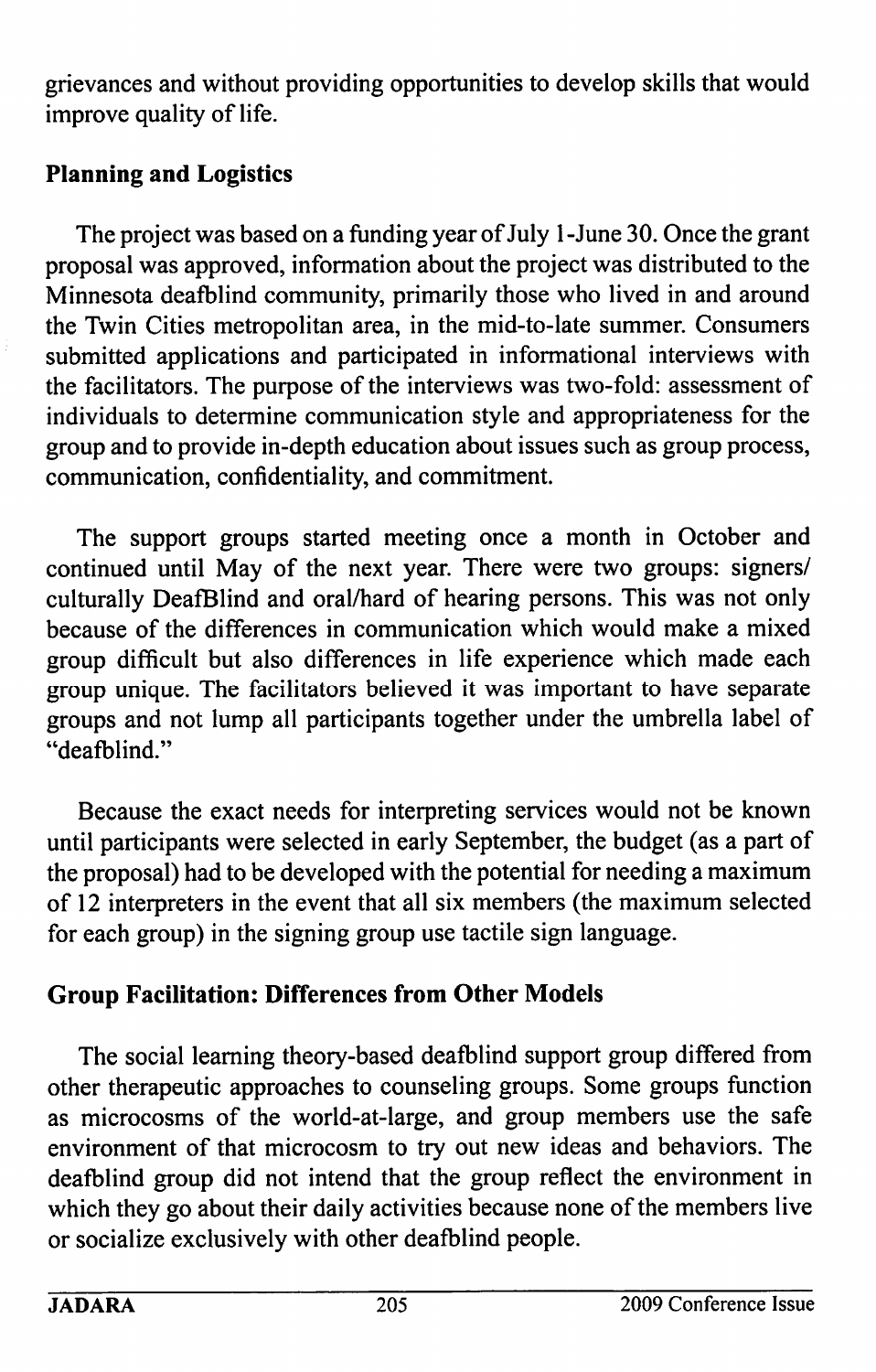## Facilitators' Qualifications and Roles

It is important that facilitators not only be experienced and trained to conduct support groups, but be ready to address more serious emotional issues that may very well present during the process. Plans should be made for the potential of referring participants to therapists for individual work if necessary. Facilitators must also be experienced in working with the deafblind community and understand such issues as communication, social isolation and other influences due to being deafblind, culture and norms of the community, the impact of combined vision and hearing loss, the wide range of life experiences, and the unique interpreting needs, to name a few.

This model was developed with the intent on having two facilitators with different roles and responsibilities. The primary facilitator acted as a guide; offering reflection and reinforcement for almost all expressions of feeling words and supportive interactions among members. The second facilitator was primarily an observer to the interactions of the group members; taking notes on the issues discussed, the group process and ensuring that clear communication occurred.

## The Interpreting Team

In the first year, with the goal of using communication dyads for direct interaction, interpreters were utilized only at the beginning of each session for general announcements and introductory information. In the oral/ hard of hearing group, an interpreter was present at all times to provide communication access to one of the facilitators who was deaf, not to interpret between participants.

When the communication approach changed to small group interaction in the second year, the signing group consisted of two low vision participants and one tactile participant. Interpreters were necessary in order to engage the tactile member. Since the budget had been based on the potential of having a maximum of six tactile participants and thus needed possibly up to 12 interpreters (two per tactile consumer in a two-hour session), we had the luxury of having ample funding to engage a third interpreter in addition to the two that were required by the situation. This allowed for strong teaming: one to back up the working interpreter and one to observe the other participants to ensure that the working interpreter caught all the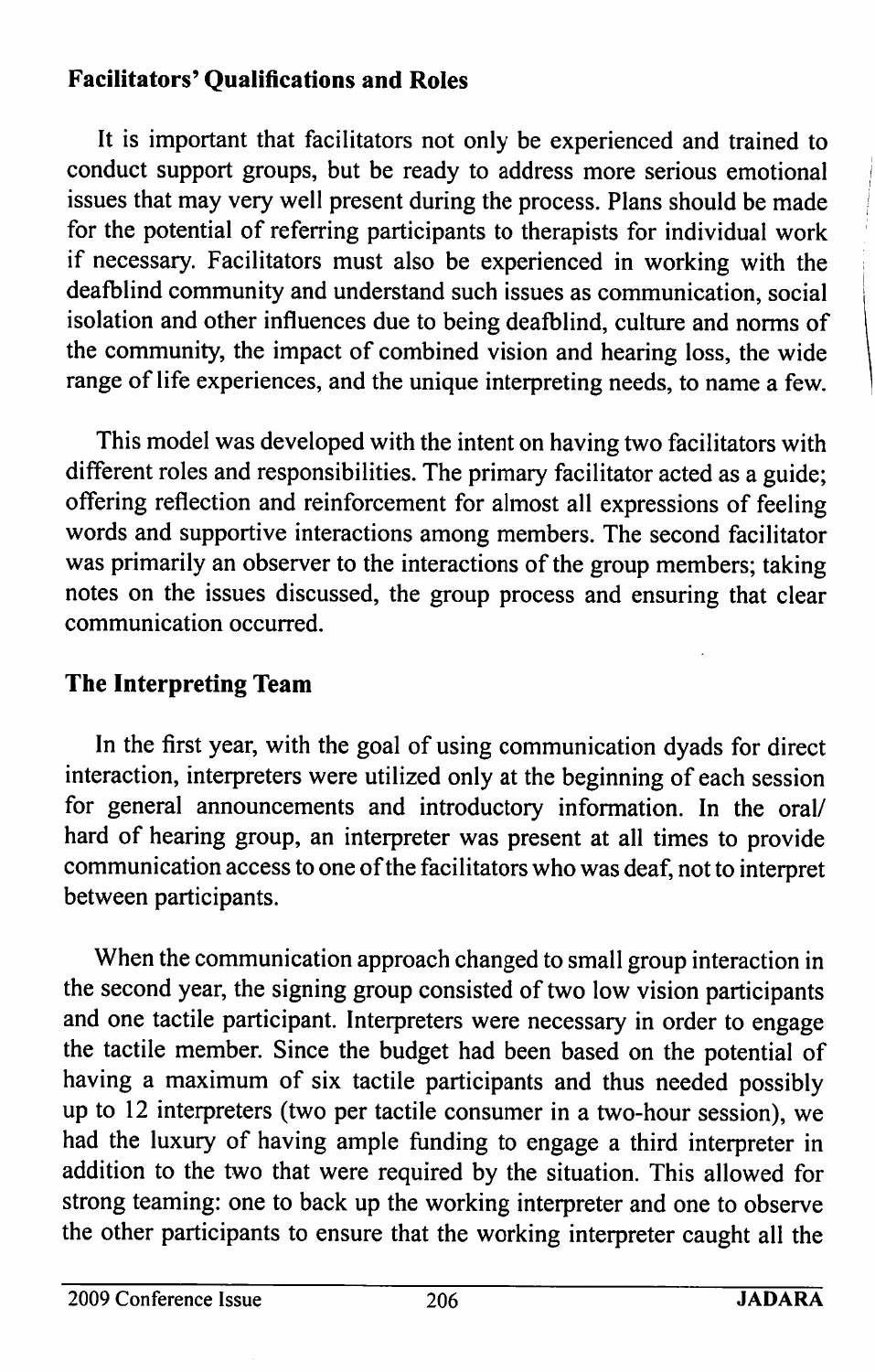nuances of communication. This also maintained our interpreting team in case of illness without having to bring in a substitute "cold."

The following qualifications of the interpreters were crucial to the success of the process: highly skilled and experienced in both working with deafblind communication and mental health, strong teaming skills, and a willingness to take direction from the facilitators working within a very new approach. Because the goal was for the participants to develop a recognition of similar others, it was crucial that the tactile member of the group receive, through the interpreters, a closely mirrored message from the others that included every nuance of their communication, message and personality. In order to do this, the interpreters were directed to "copysign" rather than interpret; conveying not only the signed message exactly how it was signed by the other participants but also the facial expression, body language, intent, personality, and emotional content of each member's communication. Having the support of the other interpreters was critical.

The use of Certified Deaf Interpreters (GDI) was considered since many deaf interpreters are known to be skilled at copy signing. While this may be possible depending on resources, there was concern about bringing in those interpreters who were also members of the Deaf community and how it would affect participants' willingness to share private information in such a setting. There seemed to be less of this concem when using hearing interpreters.

#### Team Debriefing: A Crucial Element

It should be noted that the facilitators found it absolutely essential to meet for a debriefing session after each group, in order to analyze interactions, communication, observational learning, and to set goals for how to solve problems and improve the next group session. These debriefing sessions were lengthy, intense, and took place at a separate time and place from the group sessions.

It was also vitally important that the sign language interpreting team be briefed about the theoretical approach, how it was to be implemented, and also to provide an opportunity for the interpreters to have a short debriefing session after each group session. Facilitators met with the interpreters prior to each session as well to discuss any changes to approach. The interpreters were considered an integral part of the team, not merely an access function.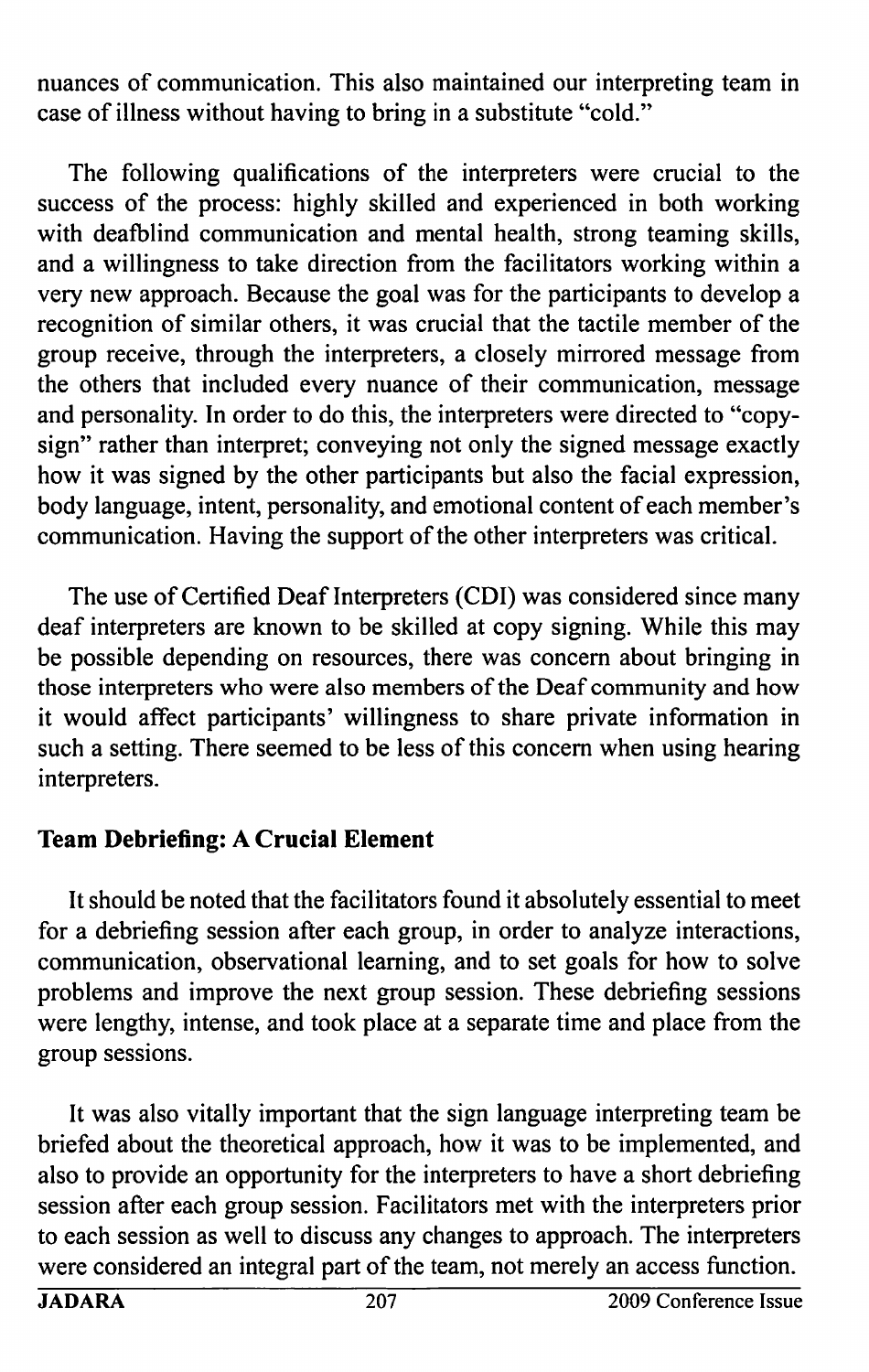### A Comparison of the First and Second Years

While the facilitators went into the project with the expectation that sessions would focus primarily on typical deafblind issues (vision/hearing loss, impact to life functions, mental health issues such as loneliness, depression and adjustment), they were surprised to find that the focus was initially more so on common life issues that most people have, and then secondarily the focus shifted to how the participants dealt with those life issues as deafblind people.

As was previously mentioned, dyadic communication in the first year amongst the signing group was difficult. Participants found it frustrating to negotiate their own communication with others of varying skill level and experience. At one point, one participant, when asked to start communicating with another, stated, "I'll wait for the interpreter." This was a significant statement reflecting that much of the communication that deafblind people experience – especially those who use a tactile mode – is often through the skilled hands of interpreters who are trained to "bridge" or smooth communication between two consumers with different languages or communication modes.

During the second year in the oral/hard of hearing group, four members from the first year remained and two new members joined. Along with those new members came some unique challenges to communication. Communication was sometimes difficult between two members of the group. One had a combination of hard of hearing speech patterns and an African American dialect. This, in turn, was nearly impossible for another participant to comprehend due to their hearing loss. To some degree, this affected the direct communication desired as one of the facilitators had to "revoice" the other member's statements so that the hard of hearing listener could understand and not be left out of the conversation.

Another member of the group was foreign-bom, and though he had been in the United States for approximately 10 years and was fairly fluent in English, he was occasionally stumped by idiomatic phrases used by native English speakers in the group. Occasionally clarification had to be requested.